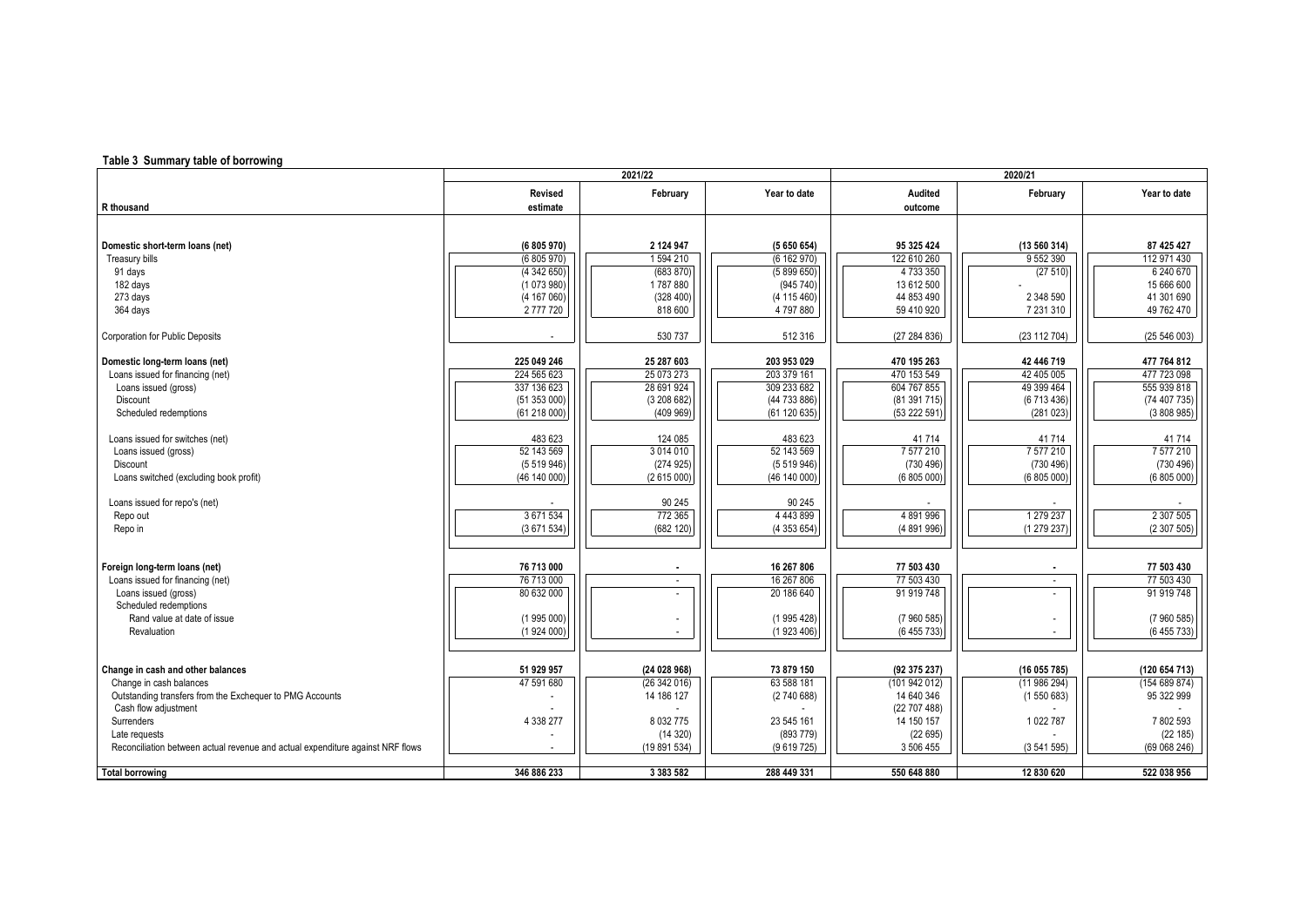| Table 3.1 Issuance of domestic long-term loans                  |                         |                          |                             |                            |                        |                            |  |  |
|-----------------------------------------------------------------|-------------------------|--------------------------|-----------------------------|----------------------------|------------------------|----------------------------|--|--|
|                                                                 |                         | 2021/22                  |                             |                            | 2020/21                |                            |  |  |
| R thousand                                                      | Revised<br>estimate     | February                 | Year to date                | Audited<br>outcome         | February               | Year to date               |  |  |
| Domestic long-term loans (gross)                                | 389 451 726             | 32 478 299               | 365 821 150                 | 617 237 060                | 58 255 911             | 565 824 532                |  |  |
| Loans issued for financing                                      | 333 636 623             | 28 691 924               | 309 233 682                 | 604 767 854                | 49 399 464             | 555 939 817                |  |  |
| Loans issued for switches<br>Loans issued for repo's (Repo out) | 52 143 569<br>3 671 534 | 3 0 14 0 10<br>772 365   | 52 143 569<br>4 4 4 3 8 9 9 | 7577210<br>4 891 996       | 7577210<br>1 279 237   | 7577210<br>2 307 505       |  |  |
| Loans issued for financing (gross)                              | 333 636 623             | 28 691 924               | 309 233 682                 | 604 767 854                | 49 399 464             | 555 939 817                |  |  |
| Cash value                                                      | 282 283 623             | 23 509 279               | 243 407 672                 | 503 650 332                | 39 851 499             | 463 640 723                |  |  |
| Discount<br>Premium                                             | 51 353 000<br>٠         | 3 208 682<br>(209 896)   | 44 733 886<br>(948, 472)    | 81 391 715<br>(14 327 910) | 6713436<br>(33827)     | 74 407 735<br>(13 571 123) |  |  |
| Revaluation                                                     |                         | 2 183 859                | 22 040 596                  | 34 053 717                 | 2 868 356              | 31 462 482                 |  |  |
| Retail Bonds                                                    | 3 500 000               | 545 495                  | 5619435                     | 8516112                    | 281 083                | 7898310                    |  |  |
| Cash value                                                      | 3 500 000               | 545 495                  | 5619435                     | 8 5 1 6 1 1 2              | 281 083                | 7898310                    |  |  |
| 12025 (2.00% 2025/01/31)                                        |                         | 1079385                  | 3 230 366                   | 23 076 045                 | 2 383 391              | 23 076 045                 |  |  |
| Cash value                                                      |                         | 664 717                  | 2 061 187                   | 14 429 784                 | 1549937                | 14 429 784                 |  |  |
| Discount<br>Premium                                             |                         | 15 2 8 3                 | 29 013<br>(200)             | 1 060 216                  | 30 063                 | 1 060 216                  |  |  |
| Revaluation                                                     |                         | 399 385                  | 1 140 366                   | 7 586 045                  | 803 391                | 7 586 045                  |  |  |
| 12038 (2.25% 2038/01/31)                                        |                         | 190 016                  | 14 441 551                  | 25 063 693                 | 1093644                | 22 269 808                 |  |  |
| Cash value<br>Discount                                          | ٠                       | 80 602<br>39 3 98        | 6 103 182<br>3 2 5 1 8 1 8  | 9727262<br>7 092 738       | 456 707<br>268 293     | 8 551 056<br>6418944       |  |  |
| Premium                                                         |                         |                          |                             |                            |                        |                            |  |  |
| Revaluation                                                     |                         | 70 016                   | 5 086 551                   | 8 243 693                  | 368 644                | 7 299 808                  |  |  |
| 12046 (2.50% 2046/03/31)                                        |                         | 1861992                  | 18 283 159                  | 23 921 526                 | 1 208 494              | 21 274 490                 |  |  |
| Cash value<br>Discount                                          | ×.                      | 846 009<br>398 991       | 7787340<br>4652660          | 9 349 601<br>7 685 399     | 508 933<br>341 067     | 8 209 275<br>6 9 65 7 25   |  |  |
| Premium                                                         | ä,                      |                          |                             |                            |                        |                            |  |  |
| Revaluation                                                     |                         | 616 992                  | 5 843 159                   | 6 886 526                  | 358 494                | 6 099 490                  |  |  |
| 12033 (1.875% 2033/02/28)                                       |                         | 500 071                  | 7 292 573                   | 11 695 253                 | 681 563                | 10 813 812                 |  |  |
| Cash value<br>Discount                                          | ×                       | 281 404<br>88 596        | 4 121 407<br>1 373 593      | 6 248 773<br>2931227       | 385 621<br>144 379     | 5745728<br>2749272         |  |  |
| Premium                                                         |                         |                          |                             |                            |                        |                            |  |  |
| Revaluation                                                     |                         | 130 071                  | 1797573                     | 2515253                    | 151 563                | 2 3 1 8 8 1 2              |  |  |
| 12050 (2.50% 2049-50-51/12/31)                                  |                         | 1638 587<br>621 799      | 18 715 524                  | 18 910 625                 | 2 3 6 1 2 7            | 17 379 095                 |  |  |
| Cash value<br>Discount                                          | ä,                      | 413 201                  | 6792625<br>5 242 375        | 6 233 701<br>6461299       | 849 287<br>720 713     | 5675709<br>6 004 291       |  |  |
| Premium<br>Revaluation                                          |                         |                          |                             |                            |                        |                            |  |  |
|                                                                 |                         | 603 587                  | 6 680 524                   | 6 215 6 25                 | 796 127                | 5 699 095                  |  |  |
| R2035 (8.875% 2035/02/28)                                       |                         | 1951000<br>1795815       | 34 914 000                  | 48 015 493                 | 2 203 493              | 42 514 493                 |  |  |
| Cash value<br>Discount                                          |                         | 155 185                  | 31 105 198<br>3 808 802     | 41 580 233<br>6 435 260    | 2 002 579<br>200 914   | 36 841 216<br>5 673 277    |  |  |
| Premium                                                         |                         |                          |                             |                            |                        |                            |  |  |
| R186 (10.50% 2025-26-27/12/21)                                  |                         | 1953752                  | 7812268                     | 95 293 197                 | 185 197                | 90 167 197                 |  |  |
| Cash value<br>Discount                                          | ä,                      | 2 163 648                | 8760 540                    | 109 169 313                | 219 024                | 103 286 526                |  |  |
| Premium                                                         |                         | (209 896)                | (948 272)                   | (13 876 116)               | (33827)                | (13 119 329)               |  |  |
| 12029 (1.875% 2029/03/31)                                       |                         | 1713808                  | 7717423                     | 10 485 400                 | 2 2 8 0 1 3 7          | 9 628 057                  |  |  |
| Cash value                                                      |                         | 1 185 705                | 5 535 376                   | 7 203 216                  | 1 632 008              | 6 592 950                  |  |  |
| Discount<br>Premium                                             | ٠                       | 164 295                  | 689 624                     | 1556784                    | 257 992                | 1457050                    |  |  |
| Revaluation                                                     |                         | 363 808                  | 1492423                     | 1725 400                   | 390 137                | 1578 057                   |  |  |
| R2040 (9.00% 2040/09/11)                                        |                         | 5 843 559                | 27 588 392                  | 29 215 000                 | 6 597 000              | 25 918 000                 |  |  |
| Cash value                                                      |                         | 5 188 370                | 23 943 727                  | 24 043 560                 | 5754 112               | 21 305 267                 |  |  |
| Discount<br>Premium                                             |                         | 655 189                  | 3 644 665                   | 5 171 440                  | 842 888                | 4612733                    |  |  |
|                                                                 |                         |                          |                             |                            |                        |                            |  |  |
| R212 (2.75% 2022/01/31)<br>Cash value                           |                         |                          |                             | 2 2 9 1 1 7 5<br>1 396 181 |                        | 2 2 9 1 1 7 5<br>1 396 181 |  |  |
| Discount                                                        | ٠                       | $\overline{\phantom{a}}$ |                             | 18 4 67                    |                        | 18 467                     |  |  |
| Premium<br>Revaluation                                          |                         |                          |                             | (4648)<br>881 175          |                        | (4648)<br>881 175          |  |  |
| R213 (7.00% 2031/02/28)                                         |                         | 1953000                  | 22 953 000                  | 10 434 483                 | 2483                   | 3 978 483                  |  |  |
| Cash value                                                      |                         | 1670491                  | 19 478 598                  | 8 647 925                  | 2 1 1 8                | 3 3 3 6 3 7 3              |  |  |
| Discount<br>Premium                                             |                         | 282 509                  | 3 474 402                   | 1786 558                   | 365                    | 642 110                    |  |  |
|                                                                 |                         |                          |                             |                            |                        |                            |  |  |
| R2023 (7.75% 2023/02/28)<br>Cash value                          | ٠                       | $\sim$                   | $\sim$                      | 11 300 000<br>11 747 146   | ÷.                     | 11 300 000<br>11 747 146   |  |  |
| Discount                                                        |                         |                          |                             |                            |                        |                            |  |  |
| Premium                                                         |                         |                          |                             | (447 146)                  |                        | (447 146)                  |  |  |
| R2030 (7.75% 2030/01/31)                                        |                         | 1 300 000                | 29 344 043                  | 94 684 527                 | 2 201 527              | 89 576 527                 |  |  |
| Cash value<br>Discount                                          |                         | 1 215 513<br>84 487      | 27 289 274<br>2054769       | 86 760 301<br>7924226      | 2 092 967<br>108 560   | 82 071 446<br>7 505 081    |  |  |
| Premium                                                         |                         |                          |                             |                            |                        |                            |  |  |
| R2032 (8.25% 2032/03/31)                                        |                         | 4 913 000                | 33 096 170                  | 68 054 581                 | 8 8 0 4 5 8 1          | 60 641 581                 |  |  |
| Cash value                                                      | ٠                       | 4459231                  | 29 785 745                  | 59 488 167                 | 8 0 6 9 9 8 5          | 52 930 662                 |  |  |
| Discount<br>Premium                                             |                         | 453 769                  | 3 3 1 0 4 2 5               | 8 5 6 6 4 1 4              | 743 596                | 7710919                    |  |  |
|                                                                 |                         |                          |                             |                            |                        |                            |  |  |
| R2037 (8.50% 2037/01/31)<br>Cash value                          | ٠                       | 1 301 259<br>1 136 065   | 26 351 715<br>22 165 684    | 47 380 287<br>38 642 601   | 10 347 287<br>8784363  | 42 979 287<br>34 951 911   |  |  |
| Discount                                                        |                         | 165 194                  | 4 186 031                   | 8737686                    | 1562924                | 8 0 27 376                 |  |  |
| Premium                                                         |                         |                          |                             |                            |                        |                            |  |  |
| R2044 (8.75% 2043-44-45/01/31)                                  |                         |                          | 23 352 490                  | 21 996 000                 | 6775000                | 19 799 000                 |  |  |
| Cash value<br>Discount                                          |                         |                          | 19 310 504<br>4 041 986     | 17 649 566<br>4 346 434    | 5 639 999<br>1 135 001 | 15 854 293<br>3 944 707    |  |  |
| Premium                                                         |                         |                          |                             |                            |                        |                            |  |  |
| R2048 (8.75% 2047-48-49/02/28)                                  |                         | 1 947 000                | 28 521 573                  | 54 434 457                 | 1988 457               | 54 434 457                 |  |  |
| Cash value<br>Discount                                          |                         | 1654 415<br>292 585      | 23 547 850<br>4 973 723     | 42 816 890<br>11 617 567   | 1631776<br>356 681     | 42 816 890<br>11 617 567   |  |  |
| Premium                                                         |                         |                          |                             |                            |                        |                            |  |  |
|                                                                 |                         |                          |                             |                            |                        |                            |  |  |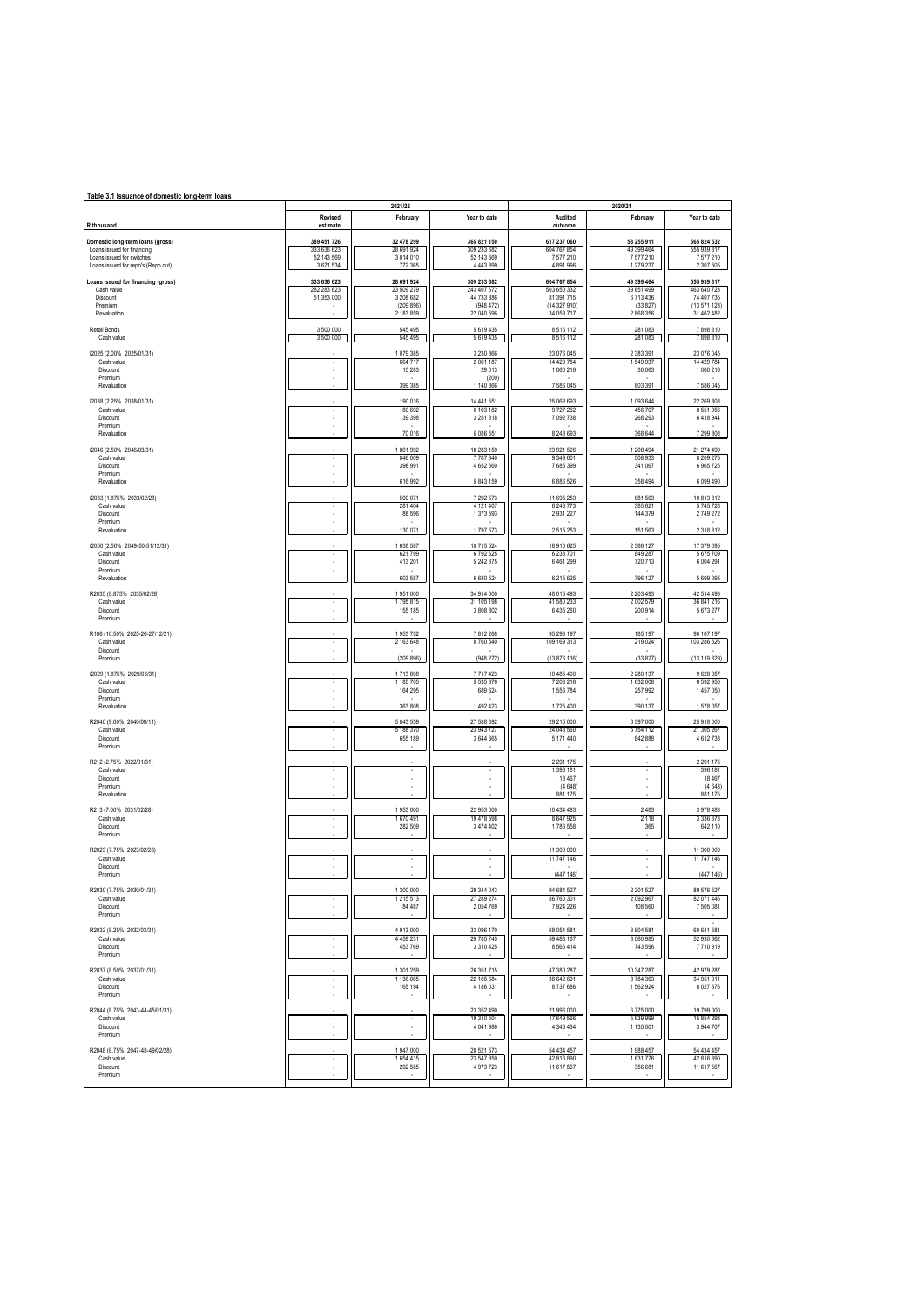| Table 3.1 Issuance of domestic long-term loans (continued)    |                                    |                               |                                      |                                   |                                   |                                   |  |  |  |
|---------------------------------------------------------------|------------------------------------|-------------------------------|--------------------------------------|-----------------------------------|-----------------------------------|-----------------------------------|--|--|--|
| R thousand                                                    | Revised<br>estimate                | 2021/22<br>February           | Year to date                         | Audited<br>outcome                | 2020/21<br>February               | Year to date                      |  |  |  |
| Loans issued for switches                                     | 52 143 569                         | 3 014 010                     | 52 143 569                           | 7 577 210                         | 7 577 210                         | 7 577 210                         |  |  |  |
| Cash value<br>Discount<br>Premium<br>Revaluation              | 47 811 835<br>5519946<br>(1188212) | 2760963<br>274 925<br>(21878) | 47 811 835<br>5519946<br>(1 188 212) | 7 244 040<br>730 496<br>(397 326) | 7 244 040<br>730 496<br>(397 326) | 7 244 040<br>730 496<br>(397 326) |  |  |  |
| R2044 (8.75% 2043-44-45/07/18)                                | 1503095                            |                               | 1503095                              |                                   |                                   |                                   |  |  |  |
| Cash value<br>Discount<br>Premium                             | 1 237 0 35<br>266 060              | $\cdot$                       | 1 237 0 35<br>266 060                | $\cdot$<br>ä,                     | ٠                                 | $\overline{\phantom{a}}$          |  |  |  |
| R186 (10.50% 2025-26-27/12/21)                                | 8 8 5 4 3 6 8                      | 187 248                       | 8 8 5 4 3 6 8                        | 2 181 572                         | 2 181 572                         | 2 181 572                         |  |  |  |
| Cash value<br>Discount                                        | 10 042 580                         | 209 126                       | 10 042 580                           | 2578898                           | 2578898                           | 2578898                           |  |  |  |
| Premium                                                       | (1188212)                          | (21878)                       | (1188212)                            | (397 326)                         | (397 326)                         | (397 326)                         |  |  |  |
| R2040 (9.00% 2040/09/11)<br>Cash value<br>Discount<br>Premium | 2 467 293<br>2 128 454<br>338 839  | 895 441<br>797 651<br>97 790  | 2 467 293<br>2 128 454<br>338 839    | $\cdot$                           | ٠                                 | $\cdot$                           |  |  |  |
| R2037 (8.50% 2037/01/31)                                      | 8703628                            | 800 741                       | 8703628                              | 886 572                           | 886 572                           | 886 572                           |  |  |  |
| Cash value<br>Discount<br>Premium                             | 7 250 177<br>1453451               | 697 337<br>103 404            | 7 250 177<br>1453451                 | 747 615<br>138 957                | 747 615<br>138 957                | 747 615<br>138 957                |  |  |  |
| R2035 (8.875% 2035/02/28)                                     | 1 360 973                          |                               | 1 360 973                            | 832 096                           | 832 096                           | 832 096                           |  |  |  |
| Cash value<br>Discount<br>Premium                             | 1 2 3 1 3 9 3<br>129 580           | $\cdot$<br>٠                  | 1 2 3 1 3 9 3<br>129 580             | 735 076<br>97 0 20                | 735 076<br>97 0 20                | 735 076<br>97 0 20                |  |  |  |
| R213 (7.00% 2031/02/28)<br>Cash value                         | 1762 525<br>1480 356               |                               | 1762 525<br>1480 356                 | 690 763<br>592 018                | 690 763<br>592 018                | 690 763<br>592 018                |  |  |  |
| Discount<br>Premium                                           | 282 169                            | $\overline{\phantom{a}}$      | 282 169                              | 98 745                            | 98 745                            | 98 745                            |  |  |  |
| R2048 (8.75% 2047-48-49/02/28)<br>Cash value                  | 7 484 573<br>6 225 448             | ٠                             | 7 484 573<br>6 225 448               | 1808338<br>1499392                | 1808 338<br>1499 392              | 1808338<br>1499392                |  |  |  |
| Discount<br>Premium                                           | 1 259 1 25                         |                               | 1 259 1 25                           | 308 946                           | 308 946                           | 308 946                           |  |  |  |
| R2030 (8.00% 2030/01/31)<br>Cash value                        | 8 535 562<br>7911696               | 1 130 580<br>1056849          | 8 535 562<br>7911696                 | 377 760<br>361 155                | 377 760<br>361 155                | 377 760<br>361 155                |  |  |  |
| Discount<br>Premium                                           | 623 866                            | 73731                         | 623 866                              | 16 605                            | 16 605                            | 16 605                            |  |  |  |
| R2032 (7.00% 2031/02/28)<br>Cash value                        | 11 471 552<br>10 304 696           | ×                             | 11 471 552<br>10 304 696             | 800 109<br>729 886                | 800 109<br>729 886                | 800 109<br>729 886                |  |  |  |
| Discount<br>Premium                                           | 1 166 856                          |                               | 1 166 856                            | 70 223                            | 70 223                            | 70 223                            |  |  |  |
| Loans issued for repo's (Repo out)<br>Cash value              | 3 671 534<br>3671534               | 772 365<br>772 365            | 4 4 4 3 8 9 9<br>4 4 4 3 8 9 9       | 4891996<br>4 891 996              | 1 279 237<br>1 279 237            | 2 307 505<br>2 307 505            |  |  |  |
| R214 (6.50% 2041/02/28)<br>Cash value                         |                                    | 92 640<br>92 640              | 92 640<br>92 640                     | 706 896<br>706 896                | 119 402<br>119 402                | 674 958<br>674 958                |  |  |  |
| R2044 (8.75% 2044-45-46/01/31)<br>Cash value                  | 83 879<br>83 879                   | $\sim$                        | 83 879<br>83 879                     | 77 049<br>77 049                  |                                   | 77 049<br>77 049                  |  |  |  |
| R186 (10.50% 2025-26-27/12/21)<br>Cash value                  | 115 323<br>115 323                 |                               | 115 323<br>115 323                   | 2 275 488<br>2 2 7 5 4 8 8        | 783 477<br>783 477                | 900 840<br>900 840                |  |  |  |
| R213 (7.00% 2031/02/28)<br>Cash value                         | 41836<br>41836                     | ٠                             | 41836<br>41 836                      | 218 55<br>218 557                 | $\overline{\phantom{a}}$          | 218 557<br>218 557                |  |  |  |
| R2048 (8.75% 2047-48-49/02/28)<br>Cash value                  | ٠                                  | ÷.                            | $\overline{\phantom{a}}$             | 40 151<br>40 151                  | ×                                 | $\overline{\phantom{a}}$          |  |  |  |
| 12029 (1.875% 2029/03/31)<br>Cash value                       | 1054814<br>1054814                 | 248 416<br>248 416            | 1 303 230<br>1 303 230               | 172 537<br>172 537                | 53 4 26<br>53 4 26                | 53 4 26<br>53 4 26                |  |  |  |
| R210 (2.60% 2028/03/31)<br>Cash value                         |                                    |                               |                                      | 1018643<br>1018 643               |                                   |                                   |  |  |  |
| R2040 (9.00% 2040/01/31)<br>Cash value                        |                                    |                               |                                      | 41 191<br>41 191                  |                                   | 41 191<br>41 191                  |  |  |  |
| R2035 (8.875% 2035/02/28)<br>Cash value                       | 179 611<br>179611                  |                               | 179 611<br>179611                    | 322 932<br>322 932                | 322 932<br>322 932                | 322 932<br>322 932                |  |  |  |
| 12038 (2.25% 2038/01/31)<br>Cash value                        | ٠                                  | 90 245<br>90 245              | 90 245<br>90 245                     | ٠                                 | $\sim$                            |                                   |  |  |  |
| 12033 (1.875% 2033/02/28)<br>Cash value                       | 425 997<br>425 997                 | 56 073<br>56 073              | 482 070<br>482 070                   | ٠                                 | $\cdot$                           |                                   |  |  |  |
| R209 (6.25% 2036/03/31)<br>Cash value                         | 185 576<br>185 576                 | $\cdot$                       | 185 576<br>185 576                   | 18 5 52<br>18 5 52                | ٠                                 | 18 5 52<br>18 5 52                |  |  |  |
| R2032 (8.25% 2032/03/31)<br>Cash value                        | 530 579<br>530 579                 | ٠                             | 530 579<br>530 579                   | ٠                                 |                                   |                                   |  |  |  |
| R2030 (8.00% 2030/01/30)<br>Cash value                        | 242 757<br>242 757                 | 232 101<br>232 101            | 474 858<br>474 858                   |                                   |                                   |                                   |  |  |  |
| R2023 (7.75% 2023/02/28)<br>Cash value                        | 811 162<br>811 162                 | 52 890<br>52 890              | 864 052<br>864 052                   |                                   |                                   |                                   |  |  |  |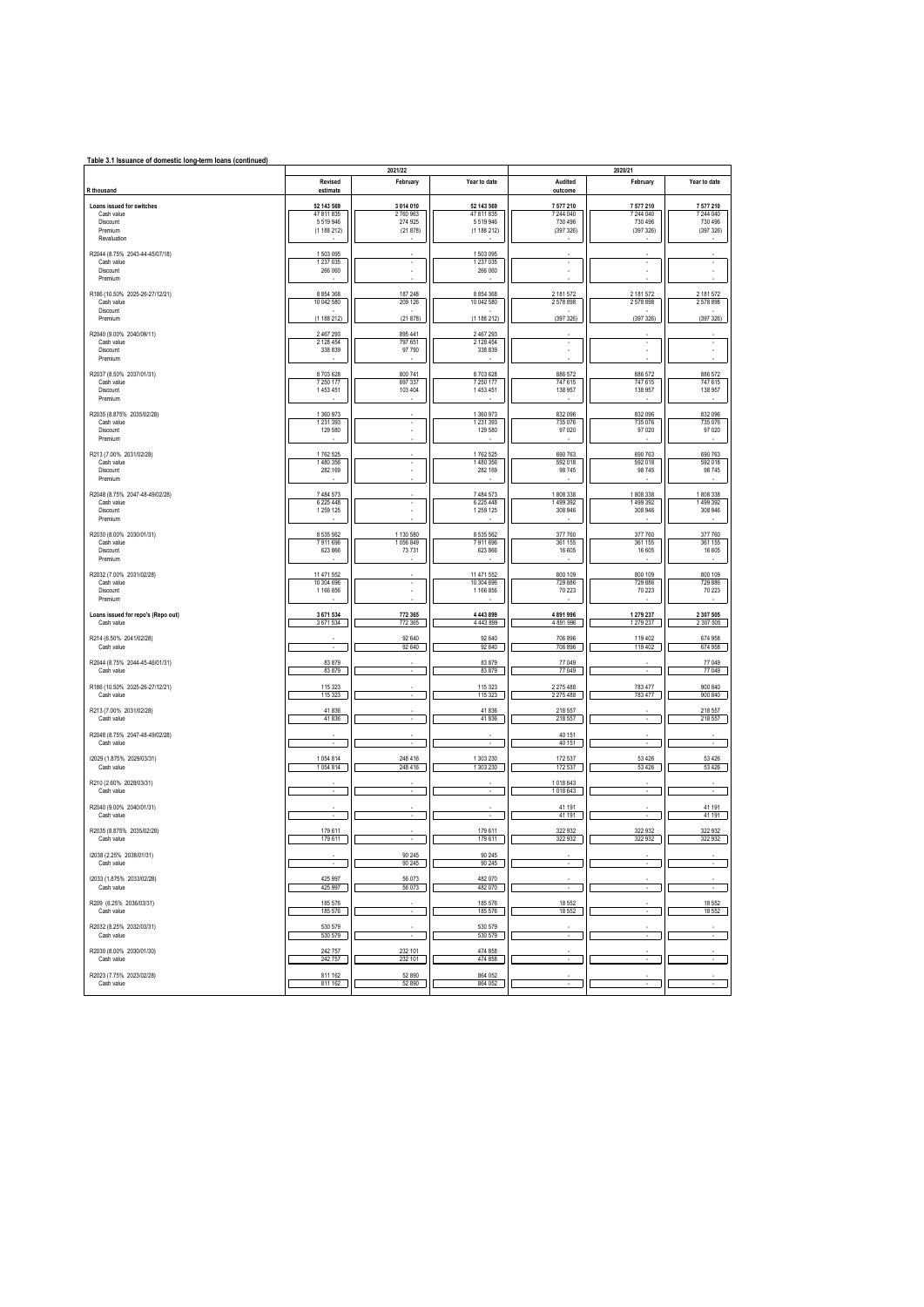| Table 3.2 Redemption of domestic long-term loans    |                            | 2021/22            |                        | 2020/21            |                    |                    |  |  |
|-----------------------------------------------------|----------------------------|--------------------|------------------------|--------------------|--------------------|--------------------|--|--|
| R thousand                                          | <b>Revised</b><br>estimate | February           | Year to date           | Audited<br>outcome | February           | Year to date       |  |  |
|                                                     | 111 029 534                | 3707089            | 111 614 289            | 64 919 587         | 8 3 6 5 2 6 0      | 12 921 490         |  |  |
| Redemption of domestic long-term loans<br>Scheduled | 61 218 000                 | 409 969            | 61 120 635             | 53 222 591         | 281 023            | 3 808 985          |  |  |
| Due to switches                                     | 46 140 000                 | 2615000            | 46 140 000             | 6 805 000          | 6 805 000          | 6 805 000          |  |  |
|                                                     | 3 671 534                  | 682 120            | 4 3 5 3 6 5 4          | 4891996            | 1279237            |                    |  |  |
| Due to repo's (Repo in)<br>Due to buy-backs         |                            |                    |                        |                    |                    | 2 307 505          |  |  |
| <b>Scheduled redemptions</b>                        | 61 218 000                 | 409 969            | 61 120 635             | 53 222 591         | 281 023            | 3 808 985          |  |  |
| R208 (6.75% 2021/03/31)                             |                            |                    |                        | 48 964 709         |                    |                    |  |  |
| R212 (2.75% 2022/01/31)                             | 57 718 000                 |                    | 57 718 349             |                    |                    |                    |  |  |
| Bonus debenture                                     |                            |                    |                        |                    |                    |                    |  |  |
| Retail Bonds                                        | 3 500 000                  | 409 969            | 3 402 286              | 4 257 882          | 281 023            | 3 808 985          |  |  |
| Former regional authorities' debt                   |                            |                    |                        |                    |                    |                    |  |  |
| Redemptions due to switches                         | 46 140 000                 | 2 615 000          | 46 140 000             | 6 805 000          | 6 805 000          | 6 805 000          |  |  |
| Cash value                                          | 46 140 000                 | 2615000            | 46 140 000             | 6 805 000          | 6 805 000          | 6 805 000          |  |  |
| Book profit                                         |                            |                    |                        |                    |                    |                    |  |  |
| Book loss                                           |                            |                    |                        |                    |                    |                    |  |  |
| R2023 (7.75% 2023/02/28)                            | 30 145 000                 | 2615000            | 46 140 000             | 6 805 000          | 6 805 000          | 6 805 000          |  |  |
| Cash value                                          | 30 145 000                 | 2615000            | 46 140 000             | 6 805 000          | 6 805 000          | 6 805 000          |  |  |
| Book profit                                         |                            | $\overline{a}$     |                        | $\overline{a}$     | L.                 |                    |  |  |
| Book loss                                           |                            |                    |                        |                    |                    |                    |  |  |
|                                                     | 3 671 534                  | 682 120            |                        | 4891996            | 1 279 237          | 2 307 505          |  |  |
| Due to repo's (Repo in)<br>Cash value               | 3 671 534                  | 682 120            | 4 353 654<br>4 353 654 | 4891996            | 1279237            | 2 307 505          |  |  |
|                                                     |                            |                    |                        |                    |                    |                    |  |  |
| R213 (7.00% 2031/02/28)                             | 41836                      |                    | 41836                  | 218 557            |                    | 218 557            |  |  |
| Cash value                                          | 41836                      | ä,                 | 41836                  | 218 557            | ÷,                 | 218 557            |  |  |
|                                                     |                            |                    |                        |                    |                    |                    |  |  |
| R214 (6.50% 2041/02/28)                             |                            | 92 640             | 92 640                 | 706 896            | 119 402            | 674 958            |  |  |
| Cash value                                          | l.                         | 92 640             | 92 640                 | 706 896            | 119 402            | 674 958            |  |  |
|                                                     |                            |                    |                        |                    |                    |                    |  |  |
| R2044 (8.75% 2044-45-46/01/31)                      | 83879                      |                    | 83 879                 | 77 049             |                    | 77 049             |  |  |
| Cash value                                          | 83879                      | $\mathbf{r}$       | 83 879                 | 77 049             | ÷,                 | 77 049             |  |  |
| R186 (10.50% 2025-26-27/12/21)                      | 115 323                    |                    | 115 323                | 2 275 488          | 783 477            | 900 840            |  |  |
| Cash value                                          | 115 323                    | $\sim$             | 115 323                | 2 2 7 5 4 8 8      | 783 477            | 900 840            |  |  |
|                                                     |                            |                    |                        |                    |                    |                    |  |  |
| R2048 (8.75% 2047-48-49/02/28)                      |                            |                    |                        | 40 151             |                    |                    |  |  |
| Cash value                                          | ÷,                         | L.                 | ÷,                     | 40 151             | ÷,                 | ¥,                 |  |  |
|                                                     |                            |                    |                        |                    |                    |                    |  |  |
| R2035 (8.875% 2035/02/28)                           | 179 611                    |                    | 179 611                | 322 932            | 322 932            | 322 932            |  |  |
| Cash value                                          | 179 611                    | ÷                  | 179 611                | 322 932            | 322 932            | 322 932            |  |  |
|                                                     |                            |                    |                        |                    |                    |                    |  |  |
| 12029 (1.875% 2029/03/31)<br>Cash value             | 1054814<br>1054814         | 248 416<br>248 416 | 1 303 230<br>1 303 230 | 172 537<br>172 537 | 53 4 26<br>53 4 26 | 53 4 26<br>53 4 26 |  |  |
|                                                     |                            |                    |                        |                    |                    |                    |  |  |
| R210 (2.60% 2028/03/31)                             |                            |                    |                        | 1018643            |                    |                    |  |  |
| Cash value                                          | $\mathbf{r}$               | $\mathbf{r}$       | $\sim$                 | 1018643            | $\mathbf{r}$       | $\sim$             |  |  |
|                                                     |                            |                    |                        |                    |                    |                    |  |  |
| R2040 (9.00% 2040/01/31)                            |                            |                    |                        | 41 191             |                    | 41 191             |  |  |
| Cash value                                          | $\mathbf{r}$               | $\Box$             | ÷.                     | 41 191             | ÷.                 | 41 191             |  |  |
|                                                     |                            |                    |                        |                    |                    |                    |  |  |
| I2038 (2.25% 2038/01/31)                            |                            |                    |                        |                    |                    |                    |  |  |
| Cash value                                          | ÷,                         | ä,                 |                        | ÷,                 |                    |                    |  |  |
| 12033 (1.875% 2033/02/28)                           | 425 997                    | 56 073             | 482 070                |                    |                    |                    |  |  |
| Cash value                                          | 425 997                    | 56 073             | 482 070                |                    |                    |                    |  |  |
|                                                     |                            |                    |                        |                    |                    |                    |  |  |
| R209 (6.25% 2036/03/31)                             | 185 576                    |                    | 185 576                | 18 552             |                    | 18 552             |  |  |
| Cash value                                          | 185 576                    | ÷.                 | 185 576                | 18 552             | ÷.                 | 18 5 52            |  |  |
|                                                     |                            |                    |                        |                    |                    |                    |  |  |
| R2032 (8.25% 2032/03/31)                            | 530 579                    |                    | 530 579                |                    |                    |                    |  |  |
| Cash value                                          | 530 579                    | ÷.                 | 530 579                | $\mathbf{r}$       | ÷.                 | $\mathbf{r}$       |  |  |
|                                                     |                            |                    |                        |                    |                    |                    |  |  |
| R2030 (8.00% 2030/01/30)                            | 242 757                    | 232 101            | 474 858                |                    |                    |                    |  |  |
| Cash value                                          | 242 757                    | 232 101            | 474 858                | $\mathbf{r}$       | ÷.                 | $\mathbf{r}$       |  |  |
| R2023 (7.75% 2023/02/28)                            | 811 162                    | 52 890             | 864 052                |                    |                    |                    |  |  |
| Cash value                                          | 811 162                    | 52 890             | 864 052                |                    |                    |                    |  |  |
|                                                     |                            |                    |                        |                    |                    |                    |  |  |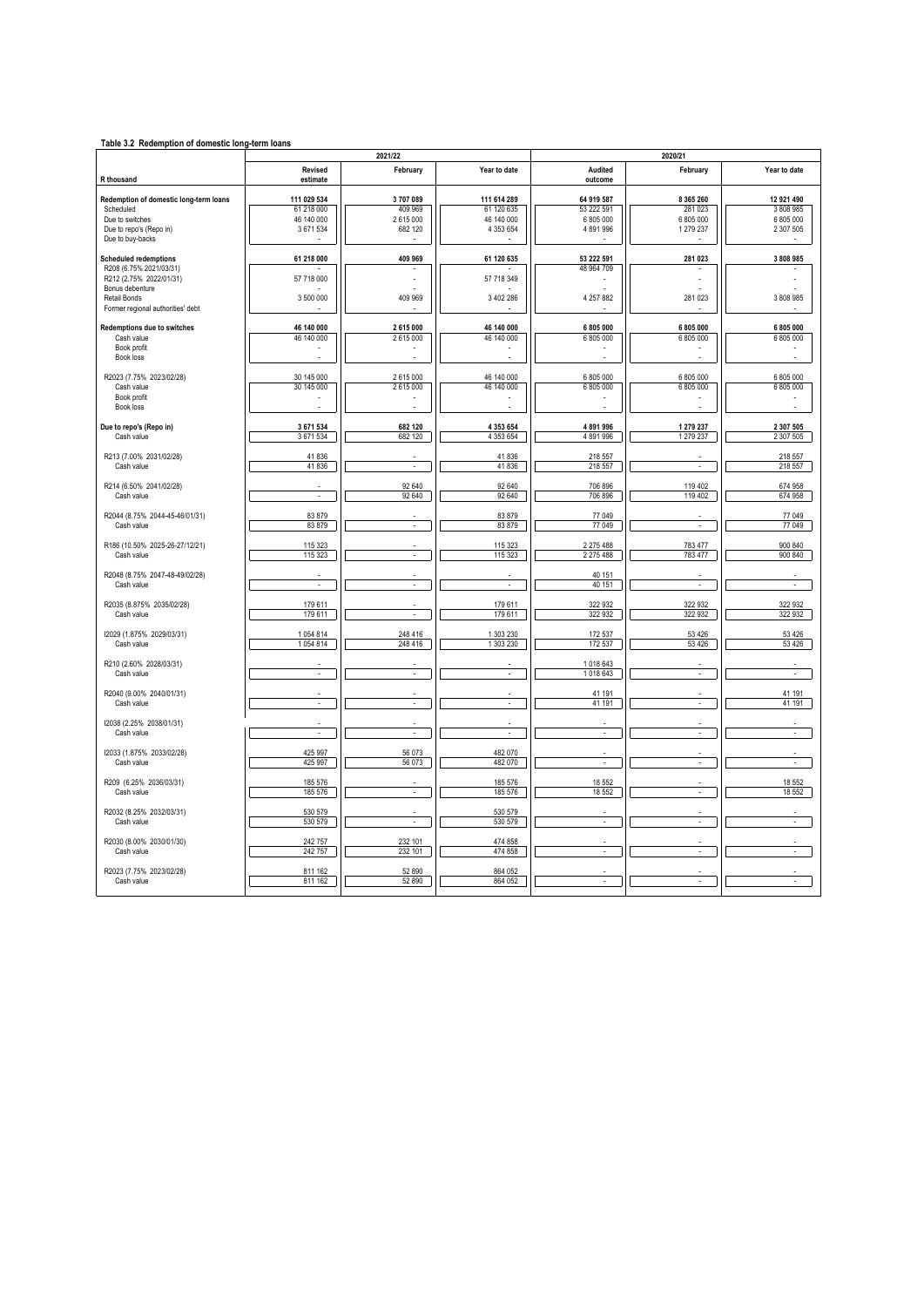| Table 3.3 Issuance and redemption of foreign loans                           |                          | 2021/22                  |                     |                      | 2020/21  |                        |
|------------------------------------------------------------------------------|--------------------------|--------------------------|---------------------|----------------------|----------|------------------------|
| R thousand                                                                   | Revised<br>estimate      | February                 | Year to date        | Audited<br>Outcome   | February | Year to date           |
| Foreign loans issued (gross)                                                 | 80 632 000               |                          | 20 186 640          | 91 919 748           |          | 91 919 748             |
| Loans issued for financing                                                   | 80 632 000               | ٠                        | 20 186 640          | 91 919 748           | ٠        | 91 919 748             |
| Loans issued for switches                                                    | ÷.                       | ÷                        | ÷                   |                      |          |                        |
| Loans issued for buy-backs                                                   |                          |                          |                     |                      |          |                        |
| Loans issued for financing (gross)                                           | 80 632 000               |                          | 20 186 640          | 91 919 748           |          | 91 919 748             |
| Cash value                                                                   | 80 632 000               | ä,                       | 20 186 640          | 91 919 748           |          | 91 919 748             |
| Discount                                                                     |                          |                          |                     |                      |          |                        |
| Premium                                                                      |                          |                          |                     |                      |          |                        |
| TY2/103 LIBOR plus 1.25% US Dollar Notes due 2050/07/20                      |                          |                          |                     | 16 390 000           |          | 16 390 000             |
| Cash value                                                                   | $\overline{\phantom{a}}$ | ٠                        | ٠                   | 16 390 000           |          | 16 390 000             |
| Discount                                                                     |                          |                          | ÷                   |                      |          |                        |
| Premium                                                                      |                          |                          |                     |                      |          |                        |
|                                                                              |                          |                          |                     |                      |          |                        |
| TY2/105 SDR rate plus a % margin US Dollar Promissory Notes due 2025/07/29   |                          |                          |                     | 70 521 584           |          | 70 521 584             |
| Cash value<br>Discount                                                       |                          | i,                       | i,                  | 70 521 584           |          | 70 521 584             |
| Premium                                                                      |                          |                          |                     |                      |          |                        |
|                                                                              |                          |                          |                     |                      |          |                        |
| TY2/104 3M JIBAR + lending margin + funding cost margin Notes due 2040/06/16 |                          |                          |                     | 5 008 164            |          | 5 008 164              |
| Cash value                                                                   | $\overline{\phantom{a}}$ | ä,                       | ٠                   | 5 008 164            | ÷.       | 5 008 164              |
| Discount<br>Premium                                                          |                          | ٠                        | ٠                   |                      |          |                        |
|                                                                              |                          |                          |                     |                      |          |                        |
| TY2/106 6M LIBOR plus 1.25% (floating) US Dollar Notes due 2051/06/17        |                          |                          | 14 088 400          |                      |          |                        |
| Cash value                                                                   | $\overline{\phantom{a}}$ | ٠                        | 14 088 400          | ÷.                   | ÷.       | ÷.                     |
| Discount                                                                     |                          |                          |                     |                      |          |                        |
| Premium                                                                      |                          |                          |                     |                      |          |                        |
| TY2/108 6M LIBOR plus 1.05% (floating) US Dollar Notes due 2046/09/15        |                          |                          | 6 098 240           |                      |          |                        |
| Cash value                                                                   | $\overline{\phantom{a}}$ | J.                       | 6 0 9 8 2 4 0       | ×.                   | ÷.       |                        |
| Discount                                                                     |                          | ٠                        |                     |                      |          |                        |
| Premium                                                                      |                          |                          |                     |                      |          |                        |
|                                                                              | 3 919 000                |                          | 3918834             | 14 416 318           |          | 14 416 318             |
| Redemption of foreign long-term loans<br>Scheduled                           | 3919000                  | $\overline{\phantom{a}}$ | 3918834             | 14 416 318           | ÷.       | 14 416 318             |
| Due to switches                                                              | ٠                        | J.                       | J.                  |                      |          |                        |
| Due to buy-backs                                                             |                          |                          |                     |                      |          |                        |
|                                                                              |                          |                          |                     |                      |          |                        |
| Scheduled redemptions                                                        | 3919000                  |                          | 3918834             | 14 416 318           |          | 14 416 318             |
| Rand value at date of issue<br>Revaluation                                   | 1995 000<br>1 924 000    | ٠                        | 1995428<br>1923 406 | 7960585<br>6 455 733 |          | 7 960 585<br>6 455 733 |
|                                                                              |                          |                          |                     |                      |          |                        |
| TY2/64 2.50% Kwandebele Water Augmentation Project due 2021/05/20            | 7 000                    |                          | 6 0 5 4             |                      |          |                        |
| Rand value at date of issue                                                  | 2 0 0 0                  | $\overline{\phantom{a}}$ | 1 940               | ×.                   | ÷.       | ä,                     |
| Revaluation                                                                  | 5 0 0 0                  |                          | 4 1 1 4             |                      |          |                        |
| TY2/77 3.80% RSA Notes due 2021/09/07                                        | 3912000                  |                          | 3912780             |                      |          |                        |
| Rand value at date of issue                                                  | 1993 000                 | ٠                        | 1993 488            | ٠                    | ٠        | ٠                      |
| Revaluation                                                                  | 1919 000                 |                          | 1919 292            |                      |          |                        |
|                                                                              |                          |                          |                     |                      |          |                        |
| TY2/73E 5.50% Barclays Bank PLC due 2020/04/15                               |                          |                          |                     | 777 665              |          | 777 665                |
| Rand value at date of issue<br>Revaluation                                   | ٠                        | $\cdot$                  | $\cdot$             | 391 647<br>386 018   | ٠        | 391 647<br>386 018     |
|                                                                              |                          |                          |                     |                      |          |                        |
| TY2/75 Japanese Yen Loan due 2020/06/01                                      |                          |                          |                     | 4 923 900            |          | 4 923 900              |
| Rand value at date of issue                                                  | ÷.                       | ٠                        | $\sim$              | 1960784              | $\sim$   | 1960784                |
| Revaluation                                                                  |                          |                          |                     | 2 9 63 116           |          | 2 963 116              |
| TY2/93 3.903% US Dollar Notes due 2020/06/24                                 |                          |                          |                     | 8 699 700            |          | 8 699 700              |
| Rand value at date of issue                                                  |                          | ä,                       | ٠                   | 5 604 275            |          | 5 604 275              |
| Revaluation                                                                  |                          |                          |                     | 3 0 9 5 4 2 5        |          | 3 095 425              |
|                                                                              |                          |                          |                     |                      |          |                        |
| TY2/64 2.50% Kwandebele Water Augmentation Project due 2020/11/20            |                          |                          |                     | 15 053               |          | 15 0 53                |
| Rand value at date of issue<br>Revaluation                                   | ÷.                       | i,                       | i,                  | 3879<br>11 174       | ×,       | 3879<br>11 174         |
|                                                                              |                          |                          |                     |                      |          |                        |